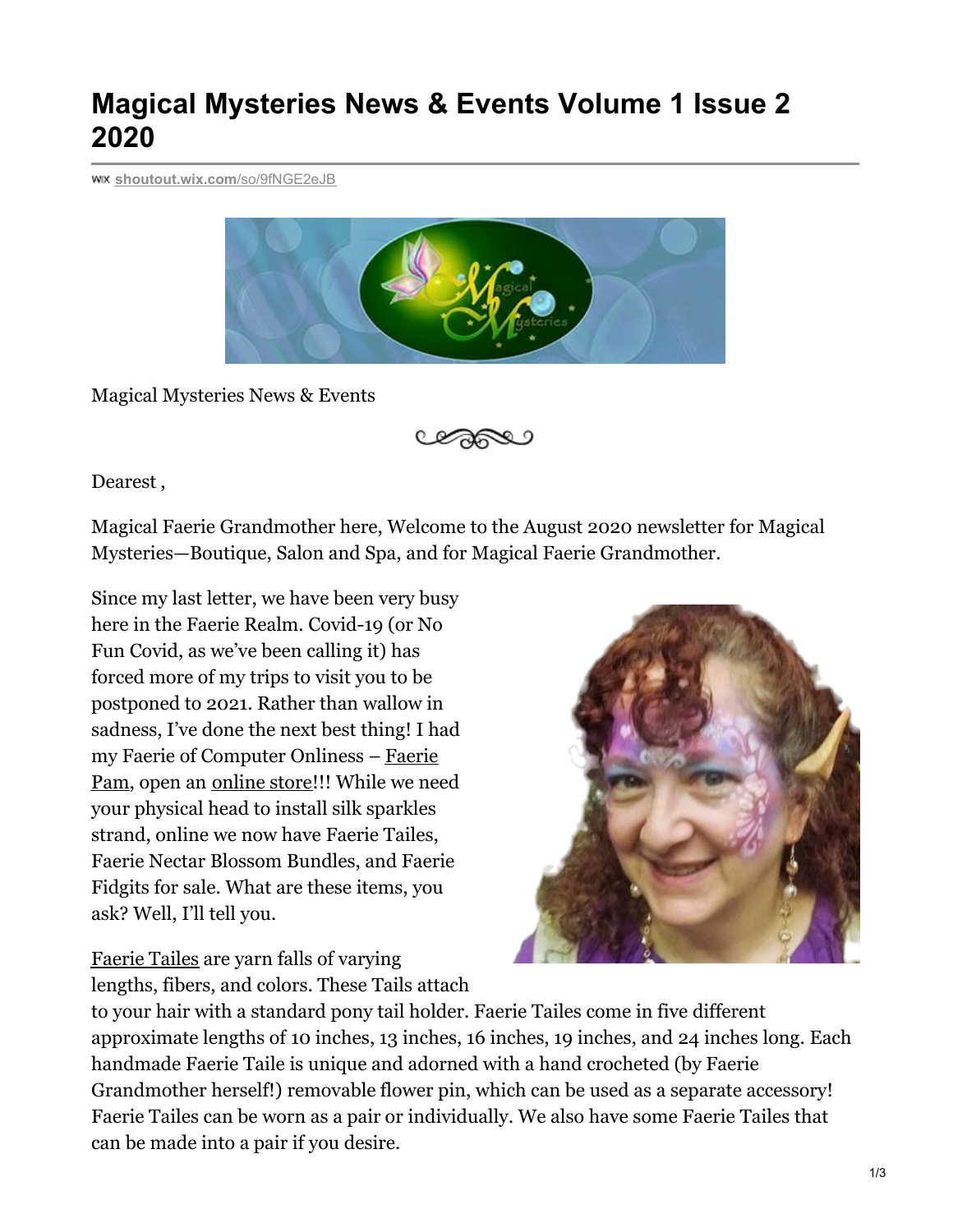Our Faerie Nectar [Blossom](https://shoutout.wix.com/so/9fNGE2eJB/c?w=V_Y7B5e6s2bPvDwKTT4rPdAueHs9Hzk35Dt_hoxTRds.eyJ1IjoiaHR0cHM6Ly9zdGF0aWMud2l4c3RhdGljLmNvbS9tZWRpYS9hY2NlZDNfODYyYjFlOWMwOTk0NDk1MDk4ZGQ2ODJkODUwOGNiNzJ-bXYyLmpwZy92MS9maWxsL3dfMjAwLGhfMTM3LGFsX2MscV84MCx1c21fMC42Nl8xLjAwXzAuMDEvMjAyMDA4MTFfMTY1NTMzX2VkaXRlZC53ZWJwIiwiciI6ImU4ODBlOGI2LTNhMjUtNDg0Ni00NWE0LTY0ZjQ0NjBlMDI4NCIsIm0iOiJscCJ9) Bundles come from our dearest friends, the Honeybee Queen and her many daughters. Each morning as the sun rises the Queen sends some of her daughters out to gather as much nectar as possible to keep the Faerie Realm full of treats and delights. When honeybees gather nectar from the same plant species, the honey produced from that nectar has a distinctive flavor! Her Highness has chosen to share ten different varieties of honey from the Faerie Realm. Each Blossom Bundle is a set of 30 honey sticks with 3 each of the 10 verities. The varieties included are: Blackberry Blossom, Clover Blossom, California Coriander Blossom, Meadowflower Blossom, California Orange Blossom, Raspberry Blossom, Sage Blossom, Yellow Star Thistle Blossom, Hawaiian Wildflower Blossom, and North American Wildflower Blossom

Faerie [Fidgits](https://shoutout.wix.com/so/9fNGE2eJB/c?w=IjzwQkwK0_u9_S1BJ4yMZ6Igcy5F6P8Zq2PF3VK2MM4.eyJ1IjoiRmFlcmllJTIwRmlkZ2l0cyIsInIiOiJlODgwZThiNi0zYTI1LTQ4NDYtNDVhNC02NGY0NDYwZTAyODQiLCJtIjoibHAifQ) are our fun arm spinners, they are the faerie version of fidget spinners but bigger and more fun. You can make them dance from arm to arm. There's even a video of me dancing with them.

In other news, No Fun Covid is forcing many festivals and fairs to cancel or go virtual. Before you say "Faerie Grandmother, we know this!" let me finish! This weekend (Friday August 21, 2020 through Sunday August 23, 2020) Faerie [Worlds](https://shoutout.wix.com/so/9fNGE2eJB/c?w=Cp04rpGUuIaBJJWXySKehvp_7I0t_idusi14VRKFhEY.eyJ1IjoiaHR0cHM6Ly9mYWVyaWV3b3JsZHMuY29tLyIsInIiOiJlODgwZThiNi0zYTI1LTQ4NDYtNDVhNC02NGY0NDYwZTAyODQiLCJtIjoibHAifQ), the West Coast cousin of [FaerieCon](https://shoutout.wix.com/so/9fNGE2eJB/c?w=GGfBv_f1Po8J4-4IXqyOrgYTjapbrbEAYgf5C3gABZw.eyJ1IjoiaHR0cHM6Ly9mYWVyaWV3b3JsZHMubXlzaG9waWZ5LmNvbS9wcm9kdWN0cy9mYWVyaWVjb24tMjAyMD92YXJpYW50PTMxMDk3NDUyODU1Mzg1IiwiciI6ImU4ODBlOGI2LTNhMjUtNDg0Ni00NWE0LTY0ZjQ0NjBlMDI4NCIsIm0iOiJscCJ9), has gone virtual! Since we are vendors at FaerieCon, Faerie Worlds has generously invited us to be one of their virtual vendors. Please take some time this weekend to visit us and all the other online venders and performs.

Speaking of festivals we are still planning on attending Big Lick [ComicCon](https://shoutout.wix.com/so/9fNGE2eJB/c?w=7gE3jNwPRX86i4gleLHvbnTSPc_WZPn0NiAxsr9A-14.eyJ1IjoiaHR0cDovL2JpZ2xpY2tjb21pY2Nvbi5jb20vIiwiciI6ImU4ODBlOGI2LTNhMjUtNDg0Ni00NWE0LTY0ZjQ0NjBlMDI4NCIsIm0iOiJscCJ9) in Roanoke, VA and [FaerieCon](https://shoutout.wix.com/so/9fNGE2eJB/c?w=GGfBv_f1Po8J4-4IXqyOrgYTjapbrbEAYgf5C3gABZw.eyJ1IjoiaHR0cHM6Ly9mYWVyaWV3b3JsZHMubXlzaG9waWZ5LmNvbS9wcm9kdWN0cy9mYWVyaWVjb24tMjAyMD92YXJpYW50PTMxMDk3NDUyODU1Mzg1IiwiciI6ImU4ODBlOGI2LTNhMjUtNDg0Ni00NWE0LTY0ZjQ0NjBlMDI4NCIsIm0iOiJscCJ9) in Baltimore, MD. I will continue to update you as we move closer to those dates.

I'm still continuing to seeing people privately in my Salon. The Salon was designed for one to two people, so you are welcome to make a private appointment as usual. Please use the new entrance on the Salon Deck and remember your mask. Please call 410-358-9580 to make an appointment to get "Sparkled"!!!

We look forward to seeing you soon!

Sparkle On, and Stay Safe.

Infinite Love and Gratitude.

Hugs.

Faerie Grandmother

Karen Yosafat Beleck